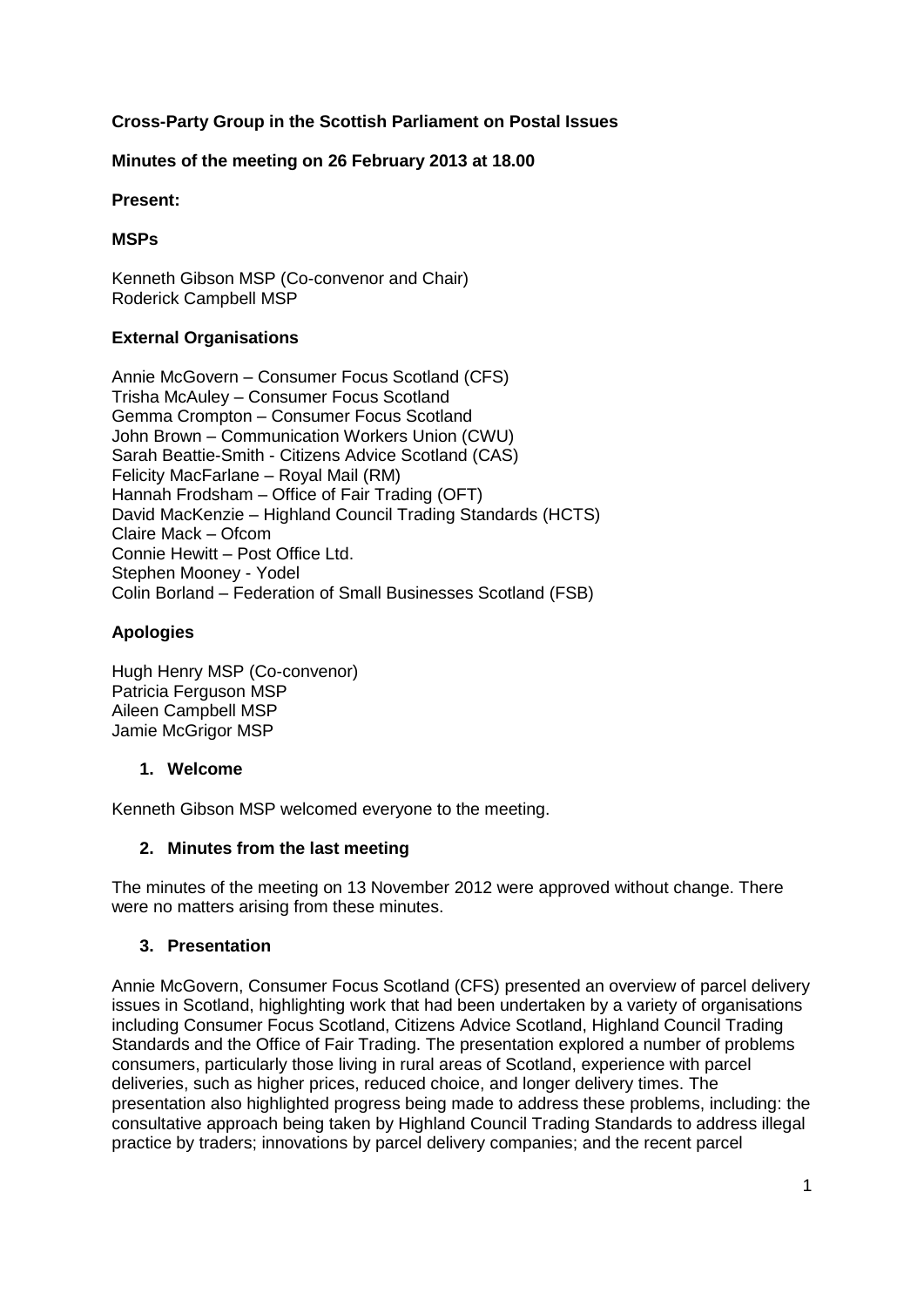Consumer Focus Scotland/Scottish Government summits, both chaired by the Minister for Energy, Enterprise & Tourism, Fergus Ewing MSP.

### **4. Discussion**

Kenneth Gibson MSP thanked Annie for her presentation. He asked for more detail on the outcomes of the parcel delivery summits. Trisha McAuley from Consumer Focus Scotland informed the group that that a wide range of organisations had demonstrated a willingness to engage with the summits, and there was agreement that some action should be taken to address the problems experienced by consumers in Scotland. It had been proposed and agreed that a working group should be set up to develop a code of practice for parcel deliveries.

Stephen Mooney from Yodel explained that Yodel was taking a proactive approach to addressing consumers' needs. It now applied a standard price for all deliveries across the country, and also provided evening deliveries up to 9pm. Trisha McAuley welcomed Yodel's commitment to standard pricing, and asked how it was able to achieve this and whether the service was funded by way of a cross-subsidy from other consumers. Stephen Mooney confirmed that this business model covered its costs through cross-subsidies. He explained Yodel will deliver in rural areas two to three times a week, rather than on a daily basis, to ensure it has sufficient volumes of parcels to make deliveries in such areas viable.

There was further discussion about cross-subsidising deliveries. It was noted that crosssubsidies might lead to consumers in urban areas paying a few pence more for deliveries, but it would lead to large savings for consumers in rural areas. Kenneth Gibson MSP noted the reputation of a company may be enhanced if it offered a standard pricing structure.

Kenneth Gibson MSP asked for more information about the work being undertaken by Highland Council Trading Standards. David MacKenzie from Highland Council Trading Standards (HCTS) explained that overall, most of the traders they were dealing with were reputable, but they didn't fully recognise or understand their legal obligations for trading online. HCTS was taking a consultative approach, and had opened dialogue with a number of traders. Some negotiations had been protracted, but had led to retailers changing their practice. HCTS was now working through the information provided by Citizens Advice Scotland's research, which was highlighting a large number of retailers they would require to speak to. A consortium of trading standards in the north of Scotland had been formed to tackle some of the problems that had been exposed.

David MacKenzie stated he was particularly interested in the role of carriers. Many retailers had told HCTS that their delivery charges simply passed on the charges made by carriers, and HCTS had seen documentation that supported this. He noted that smaller companies did not have the negotiating power to agree preferential rates with carriers. HCTS had no power to act where prices seemed excessive, provided those prices were transparent.

Kenneth Gibson MSP expressed his surprise at the figure from Citizens Advice Scotland's research that 55% of retailers would not deliver to any Scottish islands. Stephen Mooney from Yodel also expressed surprise at this, as larger carriers would likely sub-contract to local carriers to ensure deliveries could be made in these areas. David MacKenzie suggested such policies may be instigated by retailers rather than parcel operators. Sarah Beattie-Smith from Citizens Advice Scotland (CAS) explained that this figure originated from information provided by consumers, which CAS followed up by undertaking desk research of retailers' policies, as detailed on their websites. The retailers captured by this research covered a range of different sizes of business and businesses working in a variety of sectors.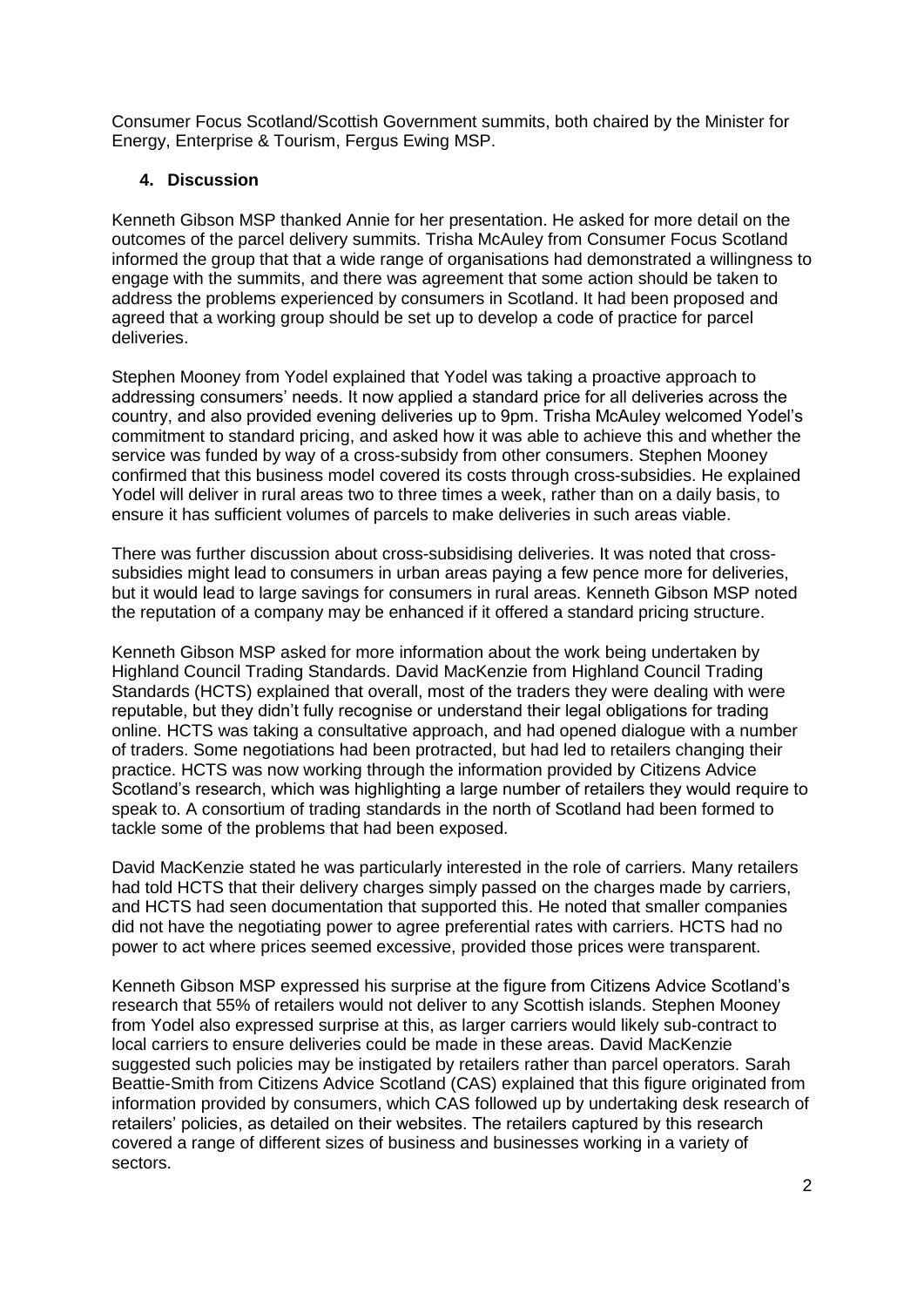Colin Borland from the Federation of Small Businesses highlighted the particular challenges faced by small businesses, which had less negotiating power with carriers, as their parcel volumes were less. It was important for such businesses to have their goods uplifted by carriers, but many small businesses were unable to get in to some carriers' networks.

There was discussion about general parcel delivery issues reported by consumers. Colin Borland emphasised it was important to give retailers information about what delivery options consumers value. There was some uncertainty amongst the group, however, about whether market forces alone would be sufficient to lead for improvements for consumers in the highlands and islands because the population in such areas was so small compared to the rest of the UK. It was suggested that other forms of pressure on retailers may be required. However, it was emphasised that the parcel delivery solutions that consumers in Scotland wanted were likely to be solutions that consumers across the UK would value.

Kenneth Gibson MSP asked what delivery solutions were offered by companies. He highlighted lockers as one example where research showed there wasn't much uptake by consumers. Annie McGovern explained that research showed lockers were more popular amongst young people. Amazon had invested in lockers. Stephen Mooney highlighted that Yodel was also expanding the number of lockers it had available.

Claire Mack from Ofcom noted that Ofcom was soon to publish research which supported existing evidence highlighting the importance to consumers of timeslots for delivery, and being offered flexible solutions. Connie Hewitt from Post Office Ltd observed that Royal Mail's collection offices had offered extended opening times over the Christmas period, which had had a very positive response from consumers. John Brown from the Communication Workers Union explained that Royal Mail's delivery to neighbour service was becoming more popular. Although Royal Mail would want to pick up parcels from delivery offices rather than lockers, he thought Royal Mail was keen to discuss different delivery options. The creation of larger delivery offices potentially increased the feasibility of longer opening hours. He suggested that pressure from consumers might encourage Royal Mail to look at innovative solutions, particularly as the research showed that consumers were keen to have the option to have their parcels delivered by Royal Mail.

Annie McGovern and Sarah Beattie-Smith commented on the value consumers placed on the Universal Service Obligation, particularly in the use of a flat fee for delivery across the country. Citizens Advice Scotland's research had illustrated that consumers were frustrated when they were being charged more for delivery, but not offered delivery by Royal Mail, especially when some carriers used Royal Mail for the end part of the delivery. David MacKenzie explained that many retailers were tied into contracts with specific companies for their deliveries, and it would therefore be difficult for these companies to make special arrangements for certain parcels. It was suggested that in order to overcome this problem, pressure would have to be put on carriers by politicians and interest groups, as well as appealing to their commercial interests.

Trisha McAuley noted that these issues would likely be considered through the working group being established. Consumer Focus Scotland and the Scottish Government wish to work with businesses to find sustainable solutions to this issue. There was a need to work with retailers, and trade bodies to understand their perspectives and problems.

John Brown suggested there were a number of cross-border issues, and the parcel delivery problem should not just be thought of as a Scottish problem. He suggested a need to work with cross-border organisations, as well as counterpart organisations in other jurisdictions, such as the Welsh Assembly. Trisha McAuley advised that CFS was working with UK